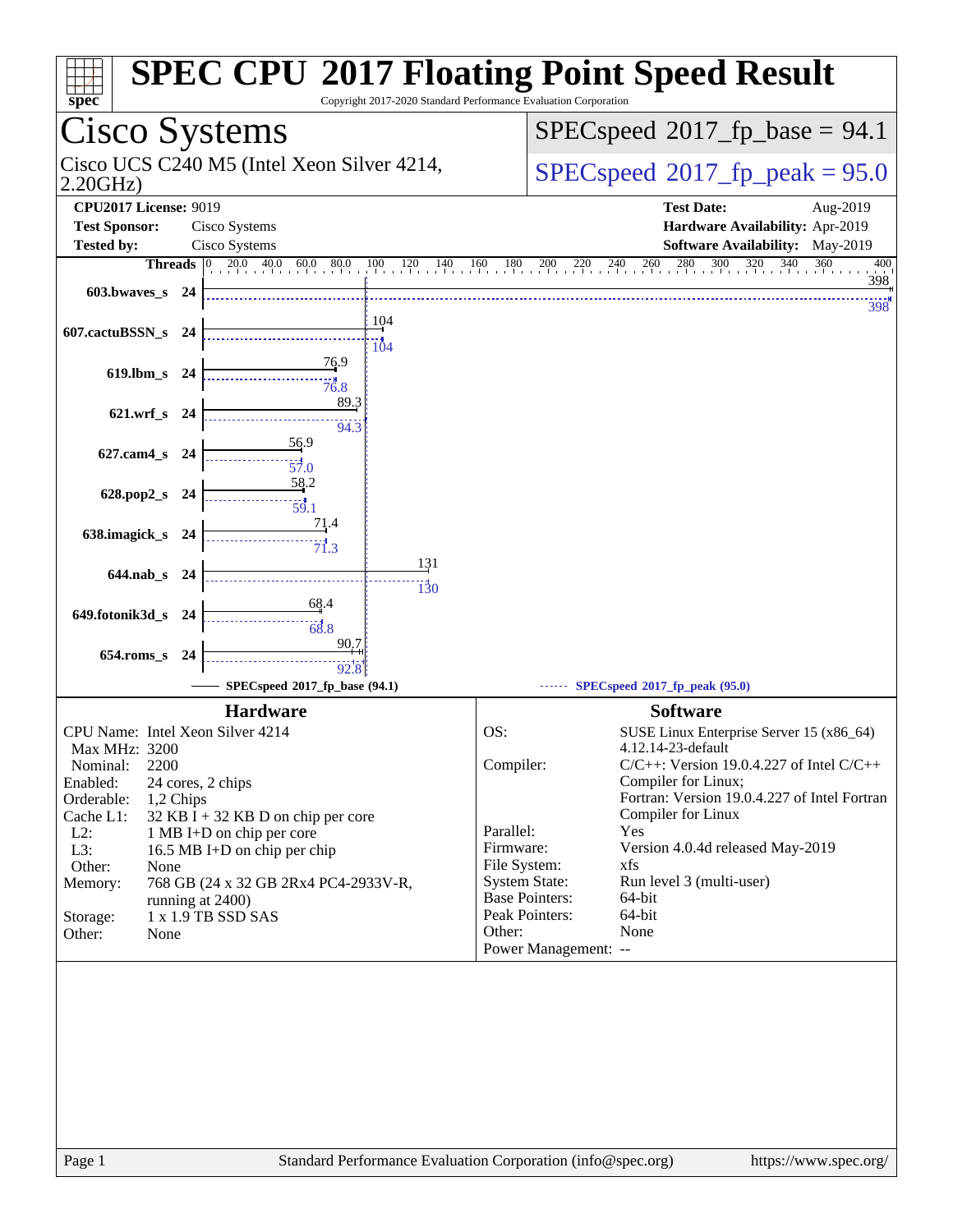

Copyright 2017-2020 Standard Performance Evaluation Corporation

# Cisco Systems

2.20GHz) Cisco UCS C240 M5 (Intel Xeon Silver 4214,  $\begin{array}{|l|}\n\hline\n\text{SPEC speed} \text{°2017\_fp\_peak} = 95.0\n\end{array}$ 

 $SPECspeed^{\circ}2017\_fp\_base = 94.1$  $SPECspeed^{\circ}2017\_fp\_base = 94.1$ 

**[CPU2017 License:](http://www.spec.org/auto/cpu2017/Docs/result-fields.html#CPU2017License)** 9019 **[Test Date:](http://www.spec.org/auto/cpu2017/Docs/result-fields.html#TestDate)** Aug-2019 **[Test Sponsor:](http://www.spec.org/auto/cpu2017/Docs/result-fields.html#TestSponsor)** Cisco Systems **[Hardware Availability:](http://www.spec.org/auto/cpu2017/Docs/result-fields.html#HardwareAvailability)** Apr-2019 **[Tested by:](http://www.spec.org/auto/cpu2017/Docs/result-fields.html#Testedby)** Cisco Systems **[Software Availability:](http://www.spec.org/auto/cpu2017/Docs/result-fields.html#SoftwareAvailability)** May-2019

### **[Results Table](http://www.spec.org/auto/cpu2017/Docs/result-fields.html#ResultsTable)**

|                            | <b>Base</b>    |                |            |                | <b>Peak</b> |                |            |                |                |              |                |              |                |              |
|----------------------------|----------------|----------------|------------|----------------|-------------|----------------|------------|----------------|----------------|--------------|----------------|--------------|----------------|--------------|
| <b>Benchmark</b>           | <b>Threads</b> | <b>Seconds</b> | Ratio      | <b>Seconds</b> | Ratio       | <b>Seconds</b> | Ratio      | <b>Threads</b> | <b>Seconds</b> | <b>Ratio</b> | <b>Seconds</b> | <b>Ratio</b> | <b>Seconds</b> | <b>Ratio</b> |
| 603.bwaves_s               | 24             | 148            | 400        | 148            | 398         | 148            | <u>398</u> | 24             | 148            | 398          | 148            | 399          | 148            | <u>398</u>   |
| 607.cactuBSSN s            | 24             | 160            | 104        | 160            | 104         | 160            | 104        | 24             | <b>160</b>     | <b>104</b>   | 160            | 104          | 161            | 104          |
| $619.1$ bm s               | 24             | 68.0           | 77.1       | 68.6           | 76.4        | 68.1           | 76.9       | 24             | 68.2           | 76.8         | 69.0           | 75.9         | 68.0           | 77.1         |
| $621$ .wrf s               | 24             | 148            | 89.4       | 149            | 89.0        | 148            | 89.3       | 24             | 140            | 94.3         | 140            | 94.3         | 140            | 94.3         |
| $627$ .cam $4$ s           | 24             | 156            | 56.8       | 156            | 56.9        | 155            | 57.2       | 24             | 155            | 57.0         | 155            | 57.2         | 156            | 56.9         |
| $628.pop2_s$               | 24             | 205            | 57.8       | 203            | 58.5        | 204            | 58.2       | 24             | 201            | 59.1         | 202            | 58.9         | 200            | 59.4         |
| 638.imagick_s              | 24             | 202            | 71.4       | 203            | 71.2        | 202            | 71.5       | 24             | 202            | 71.3         | 202            | 71.3         | 202            | 71.5         |
| $644$ .nab s               | 24             | 134            | <b>131</b> | 134            | 131         | 134            | 130        | 24             | 134            | 130          | 134            | 130          | 134            | 130          |
| 649.fotonik3d s            | 24             | 135            | 67.7       | 133            | 68.4        | 133            | 68.5       | 24             | 133            | 68.7         | 133            | 68.8         | 132            | 68.9         |
| $654$ .roms s              | 24             | 170            | 92.4       | 183            | 86.1        | 174            | 90.7       | 24             | 170            | 92.8         | 169            | 93.0         | 180            | 87.4         |
| $SPECspeed*2017$ fp base = |                |                | 94.1       |                |             |                |            |                |                |              |                |              |                |              |

**[SPECspeed](http://www.spec.org/auto/cpu2017/Docs/result-fields.html#SPECspeed2017fppeak)[2017\\_fp\\_peak =](http://www.spec.org/auto/cpu2017/Docs/result-fields.html#SPECspeed2017fppeak) 95.0**

Results appear in the [order in which they were run.](http://www.spec.org/auto/cpu2017/Docs/result-fields.html#RunOrder) Bold underlined text [indicates a median measurement](http://www.spec.org/auto/cpu2017/Docs/result-fields.html#Median).

### **[Operating System Notes](http://www.spec.org/auto/cpu2017/Docs/result-fields.html#OperatingSystemNotes)**

Stack size set to unlimited using "ulimit -s unlimited"

### **[General Notes](http://www.spec.org/auto/cpu2017/Docs/result-fields.html#GeneralNotes)**

Environment variables set by runcpu before the start of the run: KMP\_AFFINITY = "granularity=fine,compact" LD\_LIBRARY\_PATH = "/home/cpu2017/lib/intel64" OMP\_STACKSIZE = "192M"

 Binaries compiled on a system with 1x Intel Core i9-7900X CPU + 32GB RAM memory using Redhat Enterprise Linux 7.5 Transparent Huge Pages enabled by default Prior to runcpu invocation Filesystem page cache synced and cleared with: sync; echo 3> /proc/sys/vm/drop\_caches NA: The test sponsor attests, as of date of publication, that CVE-2017-5754 (Meltdown) is mitigated in the system as tested and documented. Yes: The test sponsor attests, as of date of publication, that CVE-2017-5753 (Spectre variant 1) is mitigated in the system as tested and documented. Yes: The test sponsor attests, as of date of publication, that CVE-2017-5715 (Spectre variant 2) is mitigated in the system as tested and documented.

#### **[Platform Notes](http://www.spec.org/auto/cpu2017/Docs/result-fields.html#PlatformNotes)**

BIOS Settings: Intel HyperThreading Technology set to Disabled CPU performance set to Enterprise

**(Continued on next page)**

Page 2 Standard Performance Evaluation Corporation [\(info@spec.org\)](mailto:info@spec.org) <https://www.spec.org/>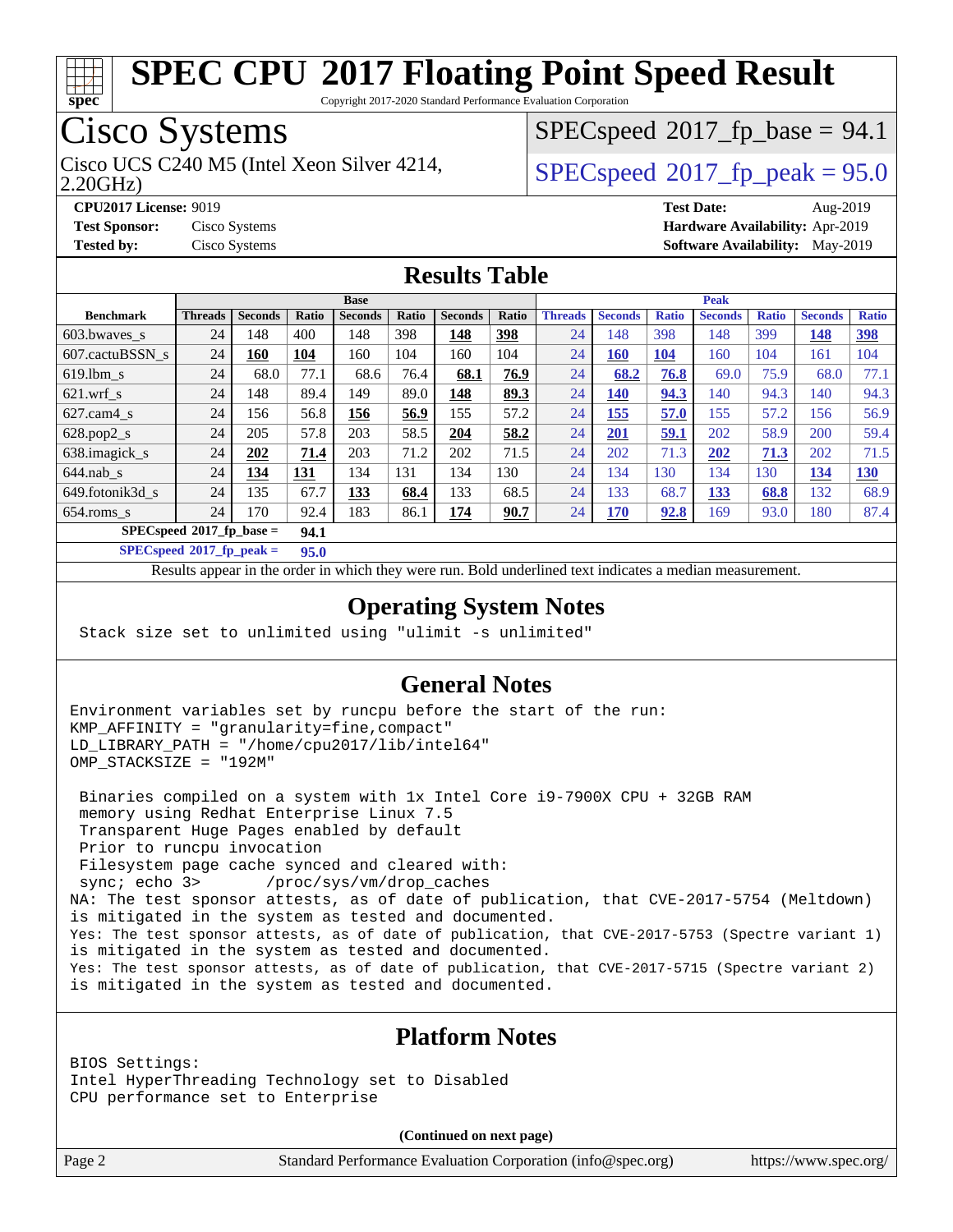

Copyright 2017-2020 Standard Performance Evaluation Corporation

# Cisco Systems

2.20GHz) Cisco UCS C240 M5 (Intel Xeon Silver 4214,  $\vert$  [SPECspeed](http://www.spec.org/auto/cpu2017/Docs/result-fields.html#SPECspeed2017fppeak)®[2017\\_fp\\_peak = 9](http://www.spec.org/auto/cpu2017/Docs/result-fields.html#SPECspeed2017fppeak)5.0

 $SPECspeed^{\circ}2017\_fp\_base = 94.1$  $SPECspeed^{\circ}2017\_fp\_base = 94.1$ 

**[Test Sponsor:](http://www.spec.org/auto/cpu2017/Docs/result-fields.html#TestSponsor)** Cisco Systems **[Hardware Availability:](http://www.spec.org/auto/cpu2017/Docs/result-fields.html#HardwareAvailability)** Apr-2019

**[CPU2017 License:](http://www.spec.org/auto/cpu2017/Docs/result-fields.html#CPU2017License)** 9019 **[Test Date:](http://www.spec.org/auto/cpu2017/Docs/result-fields.html#TestDate)** Aug-2019 **[Tested by:](http://www.spec.org/auto/cpu2017/Docs/result-fields.html#Testedby)** Cisco Systems **[Software Availability:](http://www.spec.org/auto/cpu2017/Docs/result-fields.html#SoftwareAvailability)** May-2019

#### **[Platform Notes \(Continued\)](http://www.spec.org/auto/cpu2017/Docs/result-fields.html#PlatformNotes)**

Page 3 Standard Performance Evaluation Corporation [\(info@spec.org\)](mailto:info@spec.org) <https://www.spec.org/> Power Performance Tuning set to OS Controls SNC set to Disabled Patrol Scrub set to Disabled Sysinfo program /home/cpu2017/bin/sysinfo Rev: r5974 of 2018-05-19 9bcde8f2999c33d61f64985e45859ea9 running on linux-3c6s Thu Aug 29 00:17:26 2019 SUT (System Under Test) info as seen by some common utilities. For more information on this section, see <https://www.spec.org/cpu2017/Docs/config.html#sysinfo> From /proc/cpuinfo model name : Intel(R) Xeon(R) Silver 4214 CPU @ 2.20GHz 2 "physical id"s (chips) 24 "processors" cores, siblings (Caution: counting these is hw and system dependent. The following excerpts from /proc/cpuinfo might not be reliable. Use with caution.) cpu cores : 12 siblings : 12 physical 0: cores 0 1 2 3 4 5 8 9 10 11 12 13 physical 1: cores 0 1 2 3 4 5 8 9 10 11 12 13 From lscpu: Architecture: x86\_64 CPU op-mode(s): 32-bit, 64-bit Byte Order: Little Endian  $CPU(s):$  24 On-line CPU(s) list: 0-23 Thread(s) per core: 1 Core(s) per socket: 12 Socket(s): 2 NUMA node(s): 2 Vendor ID: GenuineIntel CPU family: 6 Model: 85 Model name: Intel(R) Xeon(R) Silver 4214 CPU @ 2.20GHz Stepping: 6 CPU MHz: 2200.000 CPU max MHz: 3200.0000 CPU min MHz: 1000.0000 BogoMIPS: 4400.00 Virtualization: VT-x L1d cache: 32K L1i cache: 32K<br>
L2 cache: 1024K  $L2$  cache: L3 cache: 16896K NUMA node0 CPU(s): 0-11 **(Continued on next page)**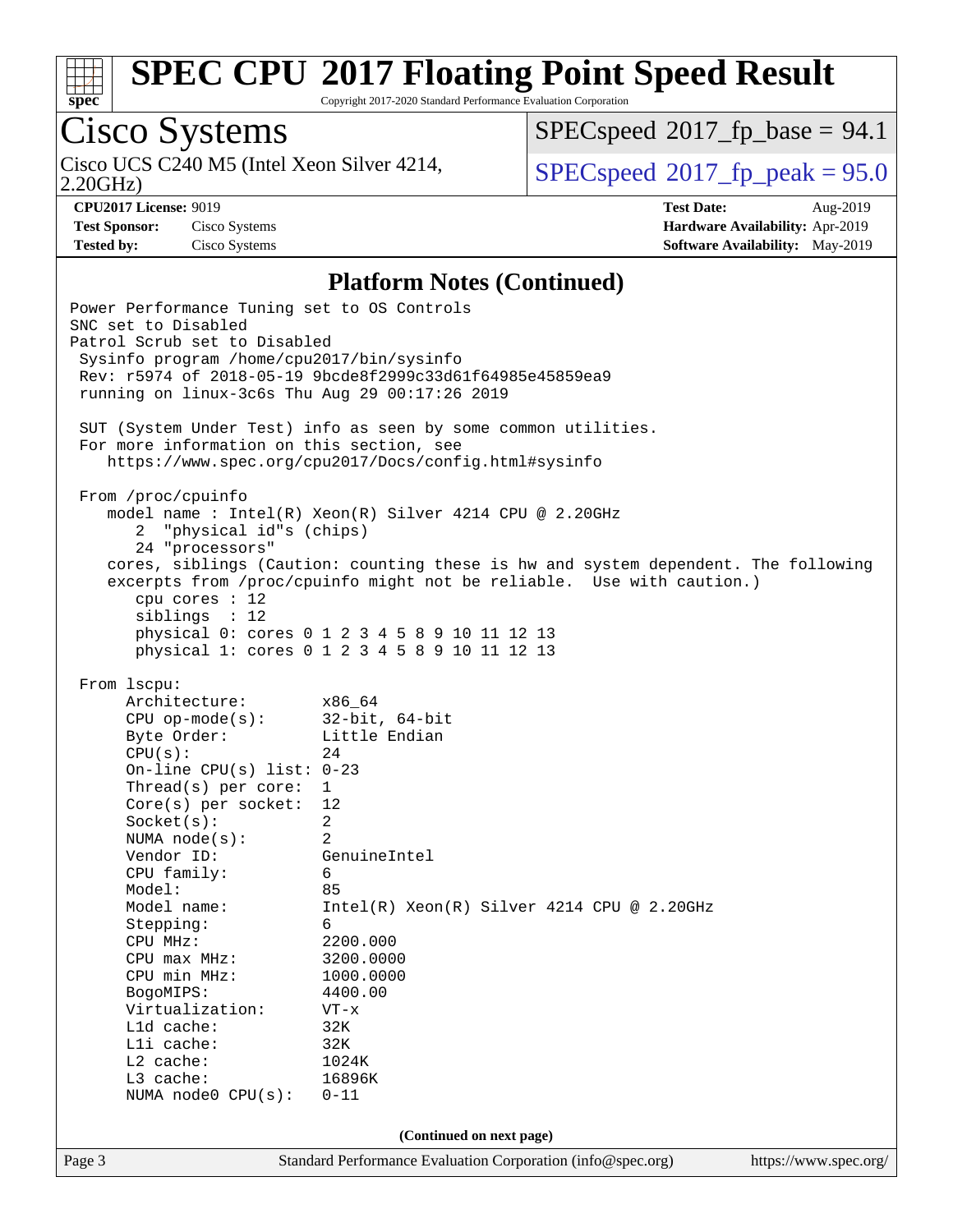

**(Continued on next page)**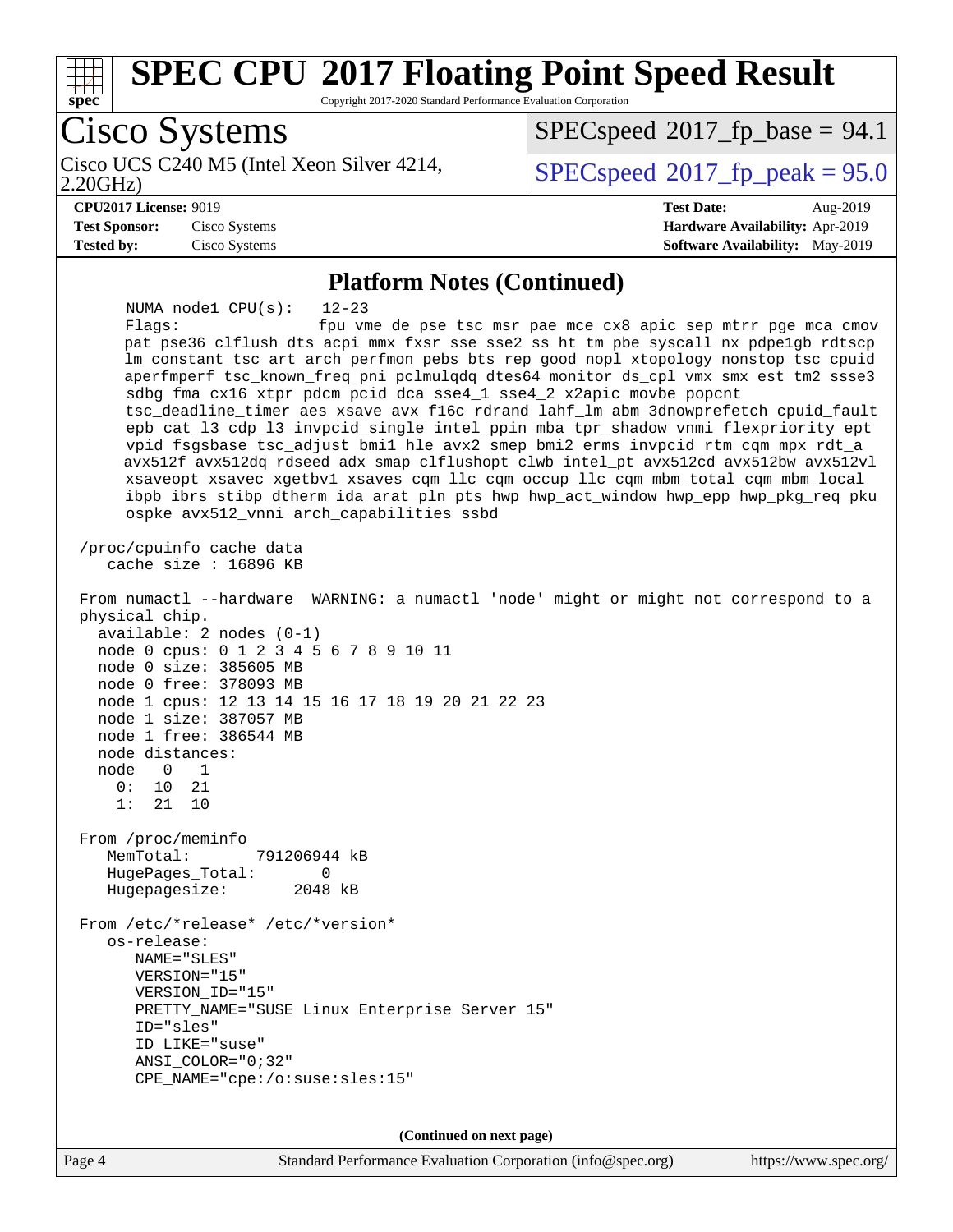

Copyright 2017-2020 Standard Performance Evaluation Corporation

### Cisco Systems

2.20GHz) Cisco UCS C240 M5 (Intel Xeon Silver 4214,  $\begin{array}{|l|}\n\hline\n\text{SPEC speed} \text{°2017\_fp\_peak} = 95.0\n\end{array}$ 

 $SPECspeed^{\circ}2017\_fp\_base = 94.1$  $SPECspeed^{\circ}2017\_fp\_base = 94.1$ 

**[Test Sponsor:](http://www.spec.org/auto/cpu2017/Docs/result-fields.html#TestSponsor)** Cisco Systems **[Hardware Availability:](http://www.spec.org/auto/cpu2017/Docs/result-fields.html#HardwareAvailability)** Apr-2019 **[Tested by:](http://www.spec.org/auto/cpu2017/Docs/result-fields.html#Testedby)** Cisco Systems **[Software Availability:](http://www.spec.org/auto/cpu2017/Docs/result-fields.html#SoftwareAvailability)** May-2019

**[CPU2017 License:](http://www.spec.org/auto/cpu2017/Docs/result-fields.html#CPU2017License)** 9019 **[Test Date:](http://www.spec.org/auto/cpu2017/Docs/result-fields.html#TestDate)** Aug-2019

#### **[Platform Notes \(Continued\)](http://www.spec.org/auto/cpu2017/Docs/result-fields.html#PlatformNotes)**

uname -a:

 Linux linux-3c6s 4.12.14-23-default #1 SMP Tue May 29 21:04:44 UTC 2018 (cd0437b) x86\_64 x86\_64 x86\_64 GNU/Linux

Kernel self-reported vulnerability status:

 CVE-2017-5754 (Meltdown): Not affected CVE-2017-5753 (Spectre variant 1): Mitigation: \_\_user pointer sanitization CVE-2017-5715 (Spectre variant 2): Mitigation: Indirect Branch Restricted Speculation, IBPB, IBRS\_FW

run-level 3 Aug 28 18:48

 SPEC is set to: /home/cpu2017 Filesystem Type Size Used Avail Use% Mounted on /dev/sda1 xfs 224G 26G 198G 12% /

 Additional information from dmidecode follows. WARNING: Use caution when you interpret this section. The 'dmidecode' program reads system data which is "intended to allow hardware to be accurately determined", but the intent may not be met, as there are frequent changes to hardware, firmware, and the "DMTF SMBIOS" standard. BIOS Cisco Systems, Inc. C240M5.4.0.4d.0.0506190827 05/06/2019 Memory: 24x 0xCE00 M393A4K40CB2-CVF 32 GB 2 rank 2933, configured at 2400

(End of data from sysinfo program)

#### **[Compiler Version Notes](http://www.spec.org/auto/cpu2017/Docs/result-fields.html#CompilerVersionNotes)**

============================================================================== C | 619.lbm\_s(base, peak) 638.imagick\_s(base, peak) | 644.nab\_s(base, peak) ------------------------------------------------------------------------------ Intel(R) C Intel(R) 64 Compiler for applications running on Intel(R)  $64$ , Version 19.0.4.227 Build 20190416 Copyright (C) 1985-2019 Intel Corporation. All rights reserved. ------------------------------------------------------------------------------ ============================================================================== C++, C, Fortran | 607.cactuBSSN\_s(base, peak) ------------------------------------------------------------------------------ Intel(R) C++ Intel(R) 64 Compiler for applications running on Intel(R)  $64$ , Version 19.0.4.227 Build 20190416 Copyright (C) 1985-2019 Intel Corporation. All rights reserved. Intel(R) C Intel(R) 64 Compiler for applications running on Intel(R)  $64$ , Version 19.0.4.227 Build 20190416 **(Continued on next page)**

| Page 5 | Standard Performance Evaluation Corporation (info@spec.org) | https://www.spec.org/ |
|--------|-------------------------------------------------------------|-----------------------|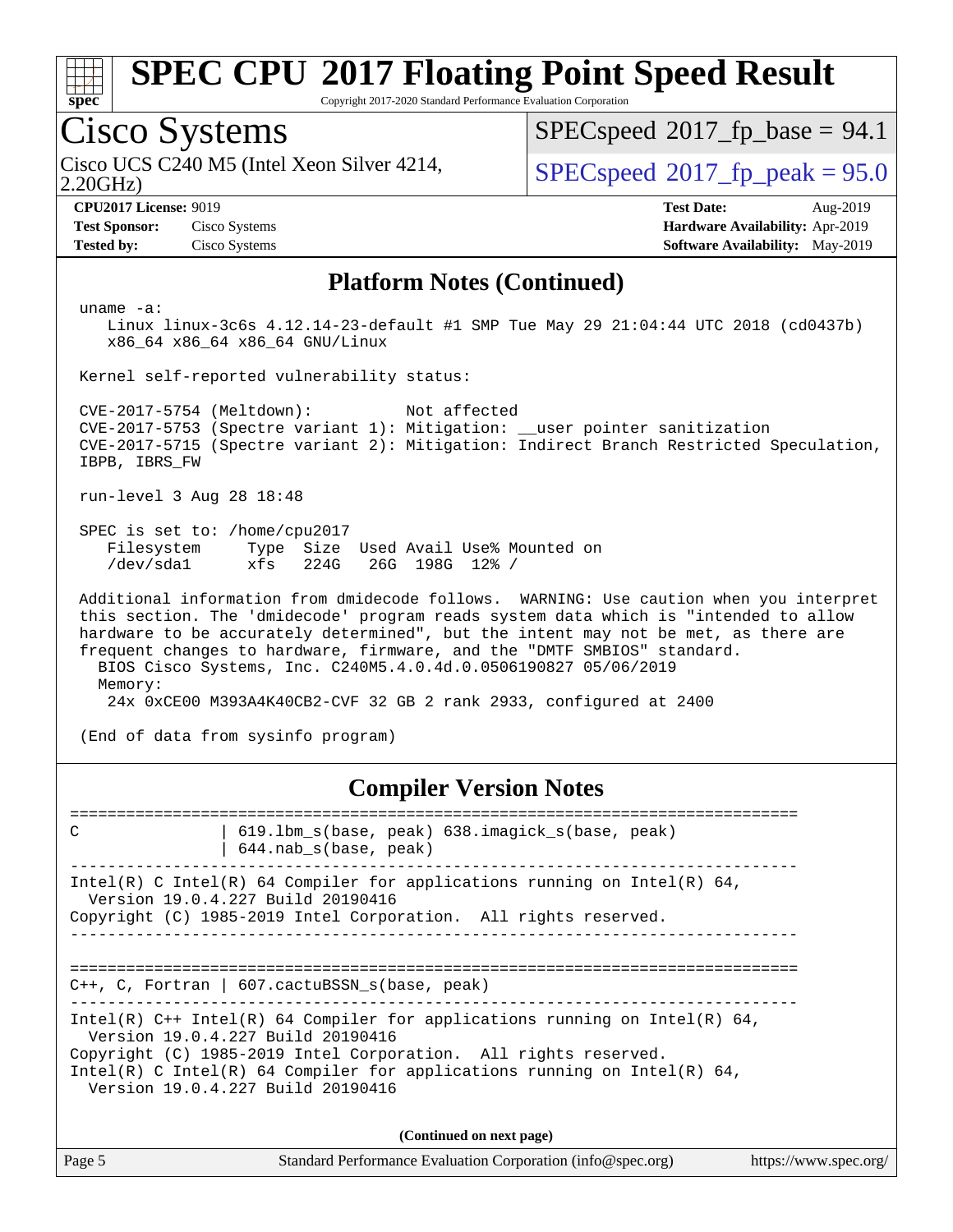| S | Dе |  |
|---|----|--|

Copyright 2017-2020 Standard Performance Evaluation Corporation

## Cisco Systems

2.20GHz) Cisco UCS C240 M5 (Intel Xeon Silver 4214,  $\begin{array}{|l|l|}\n\hline\n\text{SPEC speed} & 2017\_fp\_peak = 95.0\n\end{array}$ 

 $SPECspeed@2017_fp\_base = 94.1$  $SPECspeed@2017_fp\_base = 94.1$ 

**[CPU2017 License:](http://www.spec.org/auto/cpu2017/Docs/result-fields.html#CPU2017License)** 9019 **[Test Date:](http://www.spec.org/auto/cpu2017/Docs/result-fields.html#TestDate)** Aug-2019 **[Test Sponsor:](http://www.spec.org/auto/cpu2017/Docs/result-fields.html#TestSponsor)** Cisco Systems **[Hardware Availability:](http://www.spec.org/auto/cpu2017/Docs/result-fields.html#HardwareAvailability)** Apr-2019 **[Tested by:](http://www.spec.org/auto/cpu2017/Docs/result-fields.html#Testedby)** Cisco Systems **[Software Availability:](http://www.spec.org/auto/cpu2017/Docs/result-fields.html#SoftwareAvailability)** May-2019

### **[Compiler Version Notes \(Continued\)](http://www.spec.org/auto/cpu2017/Docs/result-fields.html#CompilerVersionNotes)**

| Complict version rotes (Commuca)                                                                                                                                                                                                                                                                                                                                           |
|----------------------------------------------------------------------------------------------------------------------------------------------------------------------------------------------------------------------------------------------------------------------------------------------------------------------------------------------------------------------------|
| Copyright (C) 1985-2019 Intel Corporation. All rights reserved.<br>Intel(R) Fortran Intel(R) 64 Compiler for applications running on Intel(R)<br>64, Version 19.0.4.227 Build 20190416                                                                                                                                                                                     |
| Copyright (C) 1985-2019 Intel Corporation. All rights reserved.                                                                                                                                                                                                                                                                                                            |
|                                                                                                                                                                                                                                                                                                                                                                            |
| 603.bwaves_s(base, peak) 649.fotonik3d_s(base, peak)<br>Fortran<br>$654$ .roms $s(base, peak)$                                                                                                                                                                                                                                                                             |
| Intel(R) Fortran Intel(R) 64 Compiler for applications running on Intel(R)<br>64, Version 19.0.4.227 Build 20190416<br>Copyright (C) 1985-2019 Intel Corporation. All rights reserved.                                                                                                                                                                                     |
| $621.$ wrf $s(base, peak)$ $627.$ cam4 $s(base, peak)$<br>Fortran, C<br>$628.$ pop2_s(base, peak)                                                                                                                                                                                                                                                                          |
| Intel(R) Fortran Intel(R) 64 Compiler for applications running on Intel(R)<br>64, Version 19.0.4.227 Build 20190416<br>Copyright (C) 1985-2019 Intel Corporation. All rights reserved.<br>Intel(R) C Intel(R) 64 Compiler for applications running on Intel(R) 64,<br>Version 19.0.4.227 Build 20190416<br>Copyright (C) 1985-2019 Intel Corporation. All rights reserved. |

### **[Base Compiler Invocation](http://www.spec.org/auto/cpu2017/Docs/result-fields.html#BaseCompilerInvocation)**

| C benchmarks:<br>$\texttt{icc -m64 -std=c11}$                                   |
|---------------------------------------------------------------------------------|
| Fortran benchmarks:<br>ifort -m64                                               |
| Benchmarks using both Fortran and C:<br>$ifort -m64$ $ice -m64 -std=c11$        |
| Benchmarks using Fortran, C, and C++:<br>icpc -m64 icc -m64 -std=c11 ifort -m64 |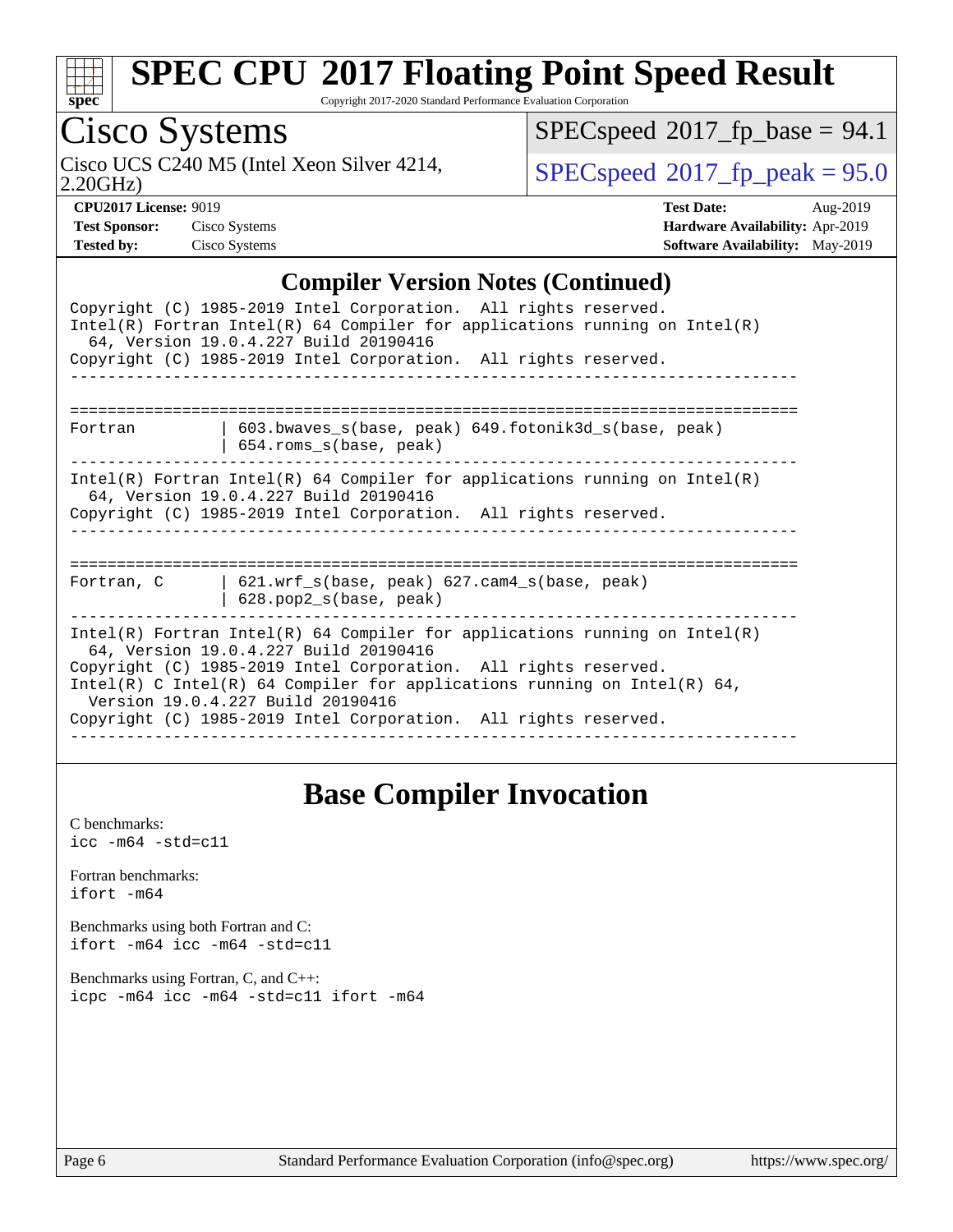

Copyright 2017-2020 Standard Performance Evaluation Corporation

# Cisco Systems

2.20GHz) Cisco UCS C240 M5 (Intel Xeon Silver 4214,  $\begin{array}{|l|}\n\hline\n\text{SPEC speed} \text{°2017\_fp\_peak} = 95.0\n\end{array}$ 

 $SPECspeed^{\circ}2017\_fp\_base = 94.1$  $SPECspeed^{\circ}2017\_fp\_base = 94.1$ 

**[Test Sponsor:](http://www.spec.org/auto/cpu2017/Docs/result-fields.html#TestSponsor)** Cisco Systems **[Hardware Availability:](http://www.spec.org/auto/cpu2017/Docs/result-fields.html#HardwareAvailability)** Apr-2019

**[CPU2017 License:](http://www.spec.org/auto/cpu2017/Docs/result-fields.html#CPU2017License)** 9019 **[Test Date:](http://www.spec.org/auto/cpu2017/Docs/result-fields.html#TestDate)** Aug-2019 **[Tested by:](http://www.spec.org/auto/cpu2017/Docs/result-fields.html#Testedby)** Cisco Systems **[Software Availability:](http://www.spec.org/auto/cpu2017/Docs/result-fields.html#SoftwareAvailability)** May-2019

### **[Base Portability Flags](http://www.spec.org/auto/cpu2017/Docs/result-fields.html#BasePortabilityFlags)**

 603.bwaves\_s: [-DSPEC\\_LP64](http://www.spec.org/cpu2017/results/res2019q3/cpu2017-20190903-17772.flags.html#suite_basePORTABILITY603_bwaves_s_DSPEC_LP64) 607.cactuBSSN\_s: [-DSPEC\\_LP64](http://www.spec.org/cpu2017/results/res2019q3/cpu2017-20190903-17772.flags.html#suite_basePORTABILITY607_cactuBSSN_s_DSPEC_LP64) 619.lbm\_s: [-DSPEC\\_LP64](http://www.spec.org/cpu2017/results/res2019q3/cpu2017-20190903-17772.flags.html#suite_basePORTABILITY619_lbm_s_DSPEC_LP64) 621.wrf\_s: [-DSPEC\\_LP64](http://www.spec.org/cpu2017/results/res2019q3/cpu2017-20190903-17772.flags.html#suite_basePORTABILITY621_wrf_s_DSPEC_LP64) [-DSPEC\\_CASE\\_FLAG](http://www.spec.org/cpu2017/results/res2019q3/cpu2017-20190903-17772.flags.html#b621.wrf_s_baseCPORTABILITY_DSPEC_CASE_FLAG) [-convert big\\_endian](http://www.spec.org/cpu2017/results/res2019q3/cpu2017-20190903-17772.flags.html#user_baseFPORTABILITY621_wrf_s_convert_big_endian_c3194028bc08c63ac5d04de18c48ce6d347e4e562e8892b8bdbdc0214820426deb8554edfa529a3fb25a586e65a3d812c835984020483e7e73212c4d31a38223) 627.cam4\_s: [-DSPEC\\_LP64](http://www.spec.org/cpu2017/results/res2019q3/cpu2017-20190903-17772.flags.html#suite_basePORTABILITY627_cam4_s_DSPEC_LP64) [-DSPEC\\_CASE\\_FLAG](http://www.spec.org/cpu2017/results/res2019q3/cpu2017-20190903-17772.flags.html#b627.cam4_s_baseCPORTABILITY_DSPEC_CASE_FLAG) 628.pop2\_s: [-DSPEC\\_LP64](http://www.spec.org/cpu2017/results/res2019q3/cpu2017-20190903-17772.flags.html#suite_basePORTABILITY628_pop2_s_DSPEC_LP64) [-DSPEC\\_CASE\\_FLAG](http://www.spec.org/cpu2017/results/res2019q3/cpu2017-20190903-17772.flags.html#b628.pop2_s_baseCPORTABILITY_DSPEC_CASE_FLAG) [-convert big\\_endian](http://www.spec.org/cpu2017/results/res2019q3/cpu2017-20190903-17772.flags.html#user_baseFPORTABILITY628_pop2_s_convert_big_endian_c3194028bc08c63ac5d04de18c48ce6d347e4e562e8892b8bdbdc0214820426deb8554edfa529a3fb25a586e65a3d812c835984020483e7e73212c4d31a38223) [-assume byterecl](http://www.spec.org/cpu2017/results/res2019q3/cpu2017-20190903-17772.flags.html#user_baseFPORTABILITY628_pop2_s_assume_byterecl_7e47d18b9513cf18525430bbf0f2177aa9bf368bc7a059c09b2c06a34b53bd3447c950d3f8d6c70e3faf3a05c8557d66a5798b567902e8849adc142926523472) 638.imagick\_s: [-DSPEC\\_LP64](http://www.spec.org/cpu2017/results/res2019q3/cpu2017-20190903-17772.flags.html#suite_basePORTABILITY638_imagick_s_DSPEC_LP64) 644.nab\_s: [-DSPEC\\_LP64](http://www.spec.org/cpu2017/results/res2019q3/cpu2017-20190903-17772.flags.html#suite_basePORTABILITY644_nab_s_DSPEC_LP64) 649.fotonik3d\_s: [-DSPEC\\_LP64](http://www.spec.org/cpu2017/results/res2019q3/cpu2017-20190903-17772.flags.html#suite_basePORTABILITY649_fotonik3d_s_DSPEC_LP64) 654.roms\_s: [-DSPEC\\_LP64](http://www.spec.org/cpu2017/results/res2019q3/cpu2017-20190903-17772.flags.html#suite_basePORTABILITY654_roms_s_DSPEC_LP64)

### **[Base Optimization Flags](http://www.spec.org/auto/cpu2017/Docs/result-fields.html#BaseOptimizationFlags)**

[C benchmarks](http://www.spec.org/auto/cpu2017/Docs/result-fields.html#Cbenchmarks):

[-xCORE-AVX512](http://www.spec.org/cpu2017/results/res2019q3/cpu2017-20190903-17772.flags.html#user_CCbase_f-xCORE-AVX512) [-ipo](http://www.spec.org/cpu2017/results/res2019q3/cpu2017-20190903-17772.flags.html#user_CCbase_f-ipo) [-O3](http://www.spec.org/cpu2017/results/res2019q3/cpu2017-20190903-17772.flags.html#user_CCbase_f-O3) [-no-prec-div](http://www.spec.org/cpu2017/results/res2019q3/cpu2017-20190903-17772.flags.html#user_CCbase_f-no-prec-div) [-qopt-prefetch](http://www.spec.org/cpu2017/results/res2019q3/cpu2017-20190903-17772.flags.html#user_CCbase_f-qopt-prefetch) [-ffinite-math-only](http://www.spec.org/cpu2017/results/res2019q3/cpu2017-20190903-17772.flags.html#user_CCbase_f_finite_math_only_cb91587bd2077682c4b38af759c288ed7c732db004271a9512da14a4f8007909a5f1427ecbf1a0fb78ff2a814402c6114ac565ca162485bbcae155b5e4258871) [-qopt-mem-layout-trans=4](http://www.spec.org/cpu2017/results/res2019q3/cpu2017-20190903-17772.flags.html#user_CCbase_f-qopt-mem-layout-trans_fa39e755916c150a61361b7846f310bcdf6f04e385ef281cadf3647acec3f0ae266d1a1d22d972a7087a248fd4e6ca390a3634700869573d231a252c784941a8) [-qopenmp](http://www.spec.org/cpu2017/results/res2019q3/cpu2017-20190903-17772.flags.html#user_CCbase_qopenmp_16be0c44f24f464004c6784a7acb94aca937f053568ce72f94b139a11c7c168634a55f6653758ddd83bcf7b8463e8028bb0b48b77bcddc6b78d5d95bb1df2967) [-DSPEC\\_OPENMP](http://www.spec.org/cpu2017/results/res2019q3/cpu2017-20190903-17772.flags.html#suite_CCbase_DSPEC_OPENMP)

[Fortran benchmarks](http://www.spec.org/auto/cpu2017/Docs/result-fields.html#Fortranbenchmarks):

[-DSPEC\\_OPENMP](http://www.spec.org/cpu2017/results/res2019q3/cpu2017-20190903-17772.flags.html#suite_FCbase_DSPEC_OPENMP) [-xCORE-AVX512](http://www.spec.org/cpu2017/results/res2019q3/cpu2017-20190903-17772.flags.html#user_FCbase_f-xCORE-AVX512) [-ipo](http://www.spec.org/cpu2017/results/res2019q3/cpu2017-20190903-17772.flags.html#user_FCbase_f-ipo) [-O3](http://www.spec.org/cpu2017/results/res2019q3/cpu2017-20190903-17772.flags.html#user_FCbase_f-O3) [-no-prec-div](http://www.spec.org/cpu2017/results/res2019q3/cpu2017-20190903-17772.flags.html#user_FCbase_f-no-prec-div) [-qopt-prefetch](http://www.spec.org/cpu2017/results/res2019q3/cpu2017-20190903-17772.flags.html#user_FCbase_f-qopt-prefetch) [-ffinite-math-only](http://www.spec.org/cpu2017/results/res2019q3/cpu2017-20190903-17772.flags.html#user_FCbase_f_finite_math_only_cb91587bd2077682c4b38af759c288ed7c732db004271a9512da14a4f8007909a5f1427ecbf1a0fb78ff2a814402c6114ac565ca162485bbcae155b5e4258871) [-qopt-mem-layout-trans=4](http://www.spec.org/cpu2017/results/res2019q3/cpu2017-20190903-17772.flags.html#user_FCbase_f-qopt-mem-layout-trans_fa39e755916c150a61361b7846f310bcdf6f04e385ef281cadf3647acec3f0ae266d1a1d22d972a7087a248fd4e6ca390a3634700869573d231a252c784941a8) [-qopenmp](http://www.spec.org/cpu2017/results/res2019q3/cpu2017-20190903-17772.flags.html#user_FCbase_qopenmp_16be0c44f24f464004c6784a7acb94aca937f053568ce72f94b139a11c7c168634a55f6653758ddd83bcf7b8463e8028bb0b48b77bcddc6b78d5d95bb1df2967) [-nostandard-realloc-lhs](http://www.spec.org/cpu2017/results/res2019q3/cpu2017-20190903-17772.flags.html#user_FCbase_f_2003_std_realloc_82b4557e90729c0f113870c07e44d33d6f5a304b4f63d4c15d2d0f1fab99f5daaed73bdb9275d9ae411527f28b936061aa8b9c8f2d63842963b95c9dd6426b8a)

[Benchmarks using both Fortran and C](http://www.spec.org/auto/cpu2017/Docs/result-fields.html#BenchmarksusingbothFortranandC):

[-xCORE-AVX512](http://www.spec.org/cpu2017/results/res2019q3/cpu2017-20190903-17772.flags.html#user_CC_FCbase_f-xCORE-AVX512) [-ipo](http://www.spec.org/cpu2017/results/res2019q3/cpu2017-20190903-17772.flags.html#user_CC_FCbase_f-ipo) [-O3](http://www.spec.org/cpu2017/results/res2019q3/cpu2017-20190903-17772.flags.html#user_CC_FCbase_f-O3) [-no-prec-div](http://www.spec.org/cpu2017/results/res2019q3/cpu2017-20190903-17772.flags.html#user_CC_FCbase_f-no-prec-div) [-qopt-prefetch](http://www.spec.org/cpu2017/results/res2019q3/cpu2017-20190903-17772.flags.html#user_CC_FCbase_f-qopt-prefetch) [-ffinite-math-only](http://www.spec.org/cpu2017/results/res2019q3/cpu2017-20190903-17772.flags.html#user_CC_FCbase_f_finite_math_only_cb91587bd2077682c4b38af759c288ed7c732db004271a9512da14a4f8007909a5f1427ecbf1a0fb78ff2a814402c6114ac565ca162485bbcae155b5e4258871) [-qopt-mem-layout-trans=4](http://www.spec.org/cpu2017/results/res2019q3/cpu2017-20190903-17772.flags.html#user_CC_FCbase_f-qopt-mem-layout-trans_fa39e755916c150a61361b7846f310bcdf6f04e385ef281cadf3647acec3f0ae266d1a1d22d972a7087a248fd4e6ca390a3634700869573d231a252c784941a8) [-qopenmp](http://www.spec.org/cpu2017/results/res2019q3/cpu2017-20190903-17772.flags.html#user_CC_FCbase_qopenmp_16be0c44f24f464004c6784a7acb94aca937f053568ce72f94b139a11c7c168634a55f6653758ddd83bcf7b8463e8028bb0b48b77bcddc6b78d5d95bb1df2967) [-DSPEC\\_OPENMP](http://www.spec.org/cpu2017/results/res2019q3/cpu2017-20190903-17772.flags.html#suite_CC_FCbase_DSPEC_OPENMP) [-nostandard-realloc-lhs](http://www.spec.org/cpu2017/results/res2019q3/cpu2017-20190903-17772.flags.html#user_CC_FCbase_f_2003_std_realloc_82b4557e90729c0f113870c07e44d33d6f5a304b4f63d4c15d2d0f1fab99f5daaed73bdb9275d9ae411527f28b936061aa8b9c8f2d63842963b95c9dd6426b8a)

[Benchmarks using Fortran, C, and C++:](http://www.spec.org/auto/cpu2017/Docs/result-fields.html#BenchmarksusingFortranCandCXX)

[-xCORE-AVX512](http://www.spec.org/cpu2017/results/res2019q3/cpu2017-20190903-17772.flags.html#user_CC_CXX_FCbase_f-xCORE-AVX512) [-ipo](http://www.spec.org/cpu2017/results/res2019q3/cpu2017-20190903-17772.flags.html#user_CC_CXX_FCbase_f-ipo) [-O3](http://www.spec.org/cpu2017/results/res2019q3/cpu2017-20190903-17772.flags.html#user_CC_CXX_FCbase_f-O3) [-no-prec-div](http://www.spec.org/cpu2017/results/res2019q3/cpu2017-20190903-17772.flags.html#user_CC_CXX_FCbase_f-no-prec-div) [-qopt-prefetch](http://www.spec.org/cpu2017/results/res2019q3/cpu2017-20190903-17772.flags.html#user_CC_CXX_FCbase_f-qopt-prefetch) [-ffinite-math-only](http://www.spec.org/cpu2017/results/res2019q3/cpu2017-20190903-17772.flags.html#user_CC_CXX_FCbase_f_finite_math_only_cb91587bd2077682c4b38af759c288ed7c732db004271a9512da14a4f8007909a5f1427ecbf1a0fb78ff2a814402c6114ac565ca162485bbcae155b5e4258871) [-qopt-mem-layout-trans=4](http://www.spec.org/cpu2017/results/res2019q3/cpu2017-20190903-17772.flags.html#user_CC_CXX_FCbase_f-qopt-mem-layout-trans_fa39e755916c150a61361b7846f310bcdf6f04e385ef281cadf3647acec3f0ae266d1a1d22d972a7087a248fd4e6ca390a3634700869573d231a252c784941a8) [-qopenmp](http://www.spec.org/cpu2017/results/res2019q3/cpu2017-20190903-17772.flags.html#user_CC_CXX_FCbase_qopenmp_16be0c44f24f464004c6784a7acb94aca937f053568ce72f94b139a11c7c168634a55f6653758ddd83bcf7b8463e8028bb0b48b77bcddc6b78d5d95bb1df2967) [-DSPEC\\_OPENMP](http://www.spec.org/cpu2017/results/res2019q3/cpu2017-20190903-17772.flags.html#suite_CC_CXX_FCbase_DSPEC_OPENMP) [-nostandard-realloc-lhs](http://www.spec.org/cpu2017/results/res2019q3/cpu2017-20190903-17772.flags.html#user_CC_CXX_FCbase_f_2003_std_realloc_82b4557e90729c0f113870c07e44d33d6f5a304b4f63d4c15d2d0f1fab99f5daaed73bdb9275d9ae411527f28b936061aa8b9c8f2d63842963b95c9dd6426b8a)

### **[Peak Compiler Invocation](http://www.spec.org/auto/cpu2017/Docs/result-fields.html#PeakCompilerInvocation)**

[C benchmarks](http://www.spec.org/auto/cpu2017/Docs/result-fields.html#Cbenchmarks): [icc -m64 -std=c11](http://www.spec.org/cpu2017/results/res2019q3/cpu2017-20190903-17772.flags.html#user_CCpeak_intel_icc_64bit_c11_33ee0cdaae7deeeab2a9725423ba97205ce30f63b9926c2519791662299b76a0318f32ddfffdc46587804de3178b4f9328c46fa7c2b0cd779d7a61945c91cd35)

[Fortran benchmarks](http://www.spec.org/auto/cpu2017/Docs/result-fields.html#Fortranbenchmarks): [ifort -m64](http://www.spec.org/cpu2017/results/res2019q3/cpu2017-20190903-17772.flags.html#user_FCpeak_intel_ifort_64bit_24f2bb282fbaeffd6157abe4f878425411749daecae9a33200eee2bee2fe76f3b89351d69a8130dd5949958ce389cf37ff59a95e7a40d588e8d3a57e0c3fd751)

**(Continued on next page)**

Page 7 Standard Performance Evaluation Corporation [\(info@spec.org\)](mailto:info@spec.org) <https://www.spec.org/>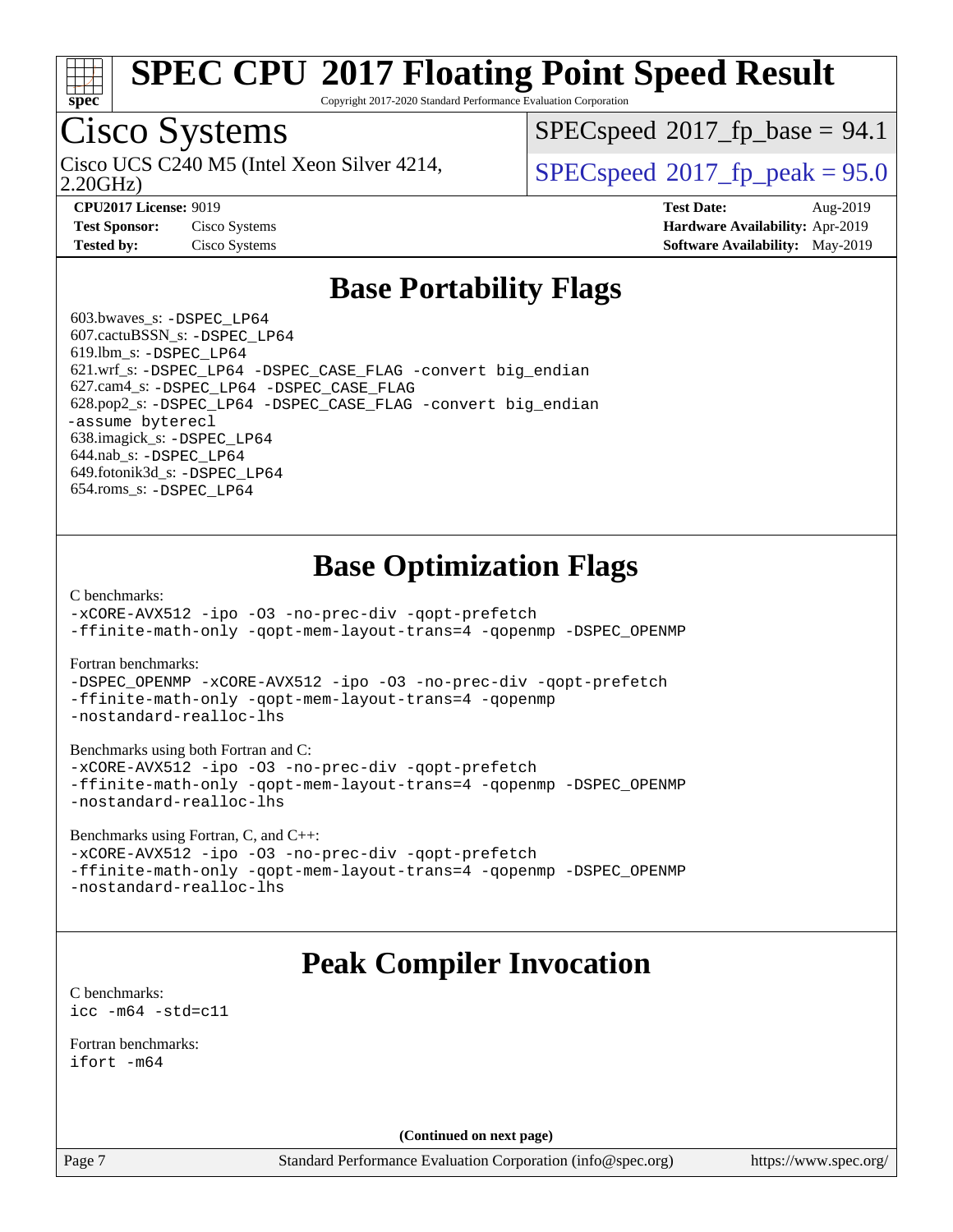

Copyright 2017-2020 Standard Performance Evaluation Corporation

# Cisco Systems

2.20GHz) Cisco UCS C240 M5 (Intel Xeon Silver 4214,  $\begin{array}{|l|}\n\hline\n\text{SPEC speed} \text{°2017\_fp\_peak} = 95.0\n\end{array}$ 

 $SPECspeed^{\circ}2017\_fp\_base = 94.1$  $SPECspeed^{\circ}2017\_fp\_base = 94.1$ 

**[Test Sponsor:](http://www.spec.org/auto/cpu2017/Docs/result-fields.html#TestSponsor)** Cisco Systems **[Hardware Availability:](http://www.spec.org/auto/cpu2017/Docs/result-fields.html#HardwareAvailability)** Apr-2019

**[CPU2017 License:](http://www.spec.org/auto/cpu2017/Docs/result-fields.html#CPU2017License)** 9019 **[Test Date:](http://www.spec.org/auto/cpu2017/Docs/result-fields.html#TestDate)** Aug-2019 **[Tested by:](http://www.spec.org/auto/cpu2017/Docs/result-fields.html#Testedby)** Cisco Systems **[Software Availability:](http://www.spec.org/auto/cpu2017/Docs/result-fields.html#SoftwareAvailability)** May-2019

### **[Peak Compiler Invocation \(Continued\)](http://www.spec.org/auto/cpu2017/Docs/result-fields.html#PeakCompilerInvocation)**

[Benchmarks using both Fortran and C](http://www.spec.org/auto/cpu2017/Docs/result-fields.html#BenchmarksusingbothFortranandC): [ifort -m64](http://www.spec.org/cpu2017/results/res2019q3/cpu2017-20190903-17772.flags.html#user_CC_FCpeak_intel_ifort_64bit_24f2bb282fbaeffd6157abe4f878425411749daecae9a33200eee2bee2fe76f3b89351d69a8130dd5949958ce389cf37ff59a95e7a40d588e8d3a57e0c3fd751) [icc -m64 -std=c11](http://www.spec.org/cpu2017/results/res2019q3/cpu2017-20190903-17772.flags.html#user_CC_FCpeak_intel_icc_64bit_c11_33ee0cdaae7deeeab2a9725423ba97205ce30f63b9926c2519791662299b76a0318f32ddfffdc46587804de3178b4f9328c46fa7c2b0cd779d7a61945c91cd35)

[Benchmarks using Fortran, C, and C++:](http://www.spec.org/auto/cpu2017/Docs/result-fields.html#BenchmarksusingFortranCandCXX) [icpc -m64](http://www.spec.org/cpu2017/results/res2019q3/cpu2017-20190903-17772.flags.html#user_CC_CXX_FCpeak_intel_icpc_64bit_4ecb2543ae3f1412ef961e0650ca070fec7b7afdcd6ed48761b84423119d1bf6bdf5cad15b44d48e7256388bc77273b966e5eb805aefd121eb22e9299b2ec9d9) [icc -m64 -std=c11](http://www.spec.org/cpu2017/results/res2019q3/cpu2017-20190903-17772.flags.html#user_CC_CXX_FCpeak_intel_icc_64bit_c11_33ee0cdaae7deeeab2a9725423ba97205ce30f63b9926c2519791662299b76a0318f32ddfffdc46587804de3178b4f9328c46fa7c2b0cd779d7a61945c91cd35) [ifort -m64](http://www.spec.org/cpu2017/results/res2019q3/cpu2017-20190903-17772.flags.html#user_CC_CXX_FCpeak_intel_ifort_64bit_24f2bb282fbaeffd6157abe4f878425411749daecae9a33200eee2bee2fe76f3b89351d69a8130dd5949958ce389cf37ff59a95e7a40d588e8d3a57e0c3fd751)

### **[Peak Portability Flags](http://www.spec.org/auto/cpu2017/Docs/result-fields.html#PeakPortabilityFlags)**

Same as Base Portability Flags

### **[Peak Optimization Flags](http://www.spec.org/auto/cpu2017/Docs/result-fields.html#PeakOptimizationFlags)**

[C benchmarks](http://www.spec.org/auto/cpu2017/Docs/result-fields.html#Cbenchmarks):

[-xCORE-AVX512](http://www.spec.org/cpu2017/results/res2019q3/cpu2017-20190903-17772.flags.html#user_CCpeak_f-xCORE-AVX512) [-ipo](http://www.spec.org/cpu2017/results/res2019q3/cpu2017-20190903-17772.flags.html#user_CCpeak_f-ipo) [-O3](http://www.spec.org/cpu2017/results/res2019q3/cpu2017-20190903-17772.flags.html#user_CCpeak_f-O3) [-no-prec-div](http://www.spec.org/cpu2017/results/res2019q3/cpu2017-20190903-17772.flags.html#user_CCpeak_f-no-prec-div) [-qopt-prefetch](http://www.spec.org/cpu2017/results/res2019q3/cpu2017-20190903-17772.flags.html#user_CCpeak_f-qopt-prefetch) [-ffinite-math-only](http://www.spec.org/cpu2017/results/res2019q3/cpu2017-20190903-17772.flags.html#user_CCpeak_f_finite_math_only_cb91587bd2077682c4b38af759c288ed7c732db004271a9512da14a4f8007909a5f1427ecbf1a0fb78ff2a814402c6114ac565ca162485bbcae155b5e4258871) [-qopt-mem-layout-trans=4](http://www.spec.org/cpu2017/results/res2019q3/cpu2017-20190903-17772.flags.html#user_CCpeak_f-qopt-mem-layout-trans_fa39e755916c150a61361b7846f310bcdf6f04e385ef281cadf3647acec3f0ae266d1a1d22d972a7087a248fd4e6ca390a3634700869573d231a252c784941a8) [-qopenmp](http://www.spec.org/cpu2017/results/res2019q3/cpu2017-20190903-17772.flags.html#user_CCpeak_qopenmp_16be0c44f24f464004c6784a7acb94aca937f053568ce72f94b139a11c7c168634a55f6653758ddd83bcf7b8463e8028bb0b48b77bcddc6b78d5d95bb1df2967) [-DSPEC\\_OPENMP](http://www.spec.org/cpu2017/results/res2019q3/cpu2017-20190903-17772.flags.html#suite_CCpeak_DSPEC_OPENMP)

[Fortran benchmarks](http://www.spec.org/auto/cpu2017/Docs/result-fields.html#Fortranbenchmarks):

 603.bwaves\_s: [-prof-gen](http://www.spec.org/cpu2017/results/res2019q3/cpu2017-20190903-17772.flags.html#user_peakPASS1_FFLAGSPASS1_LDFLAGS603_bwaves_s_prof_gen_5aa4926d6013ddb2a31985c654b3eb18169fc0c6952a63635c234f711e6e63dd76e94ad52365559451ec499a2cdb89e4dc58ba4c67ef54ca681ffbe1461d6b36)(pass 1) [-prof-use](http://www.spec.org/cpu2017/results/res2019q3/cpu2017-20190903-17772.flags.html#user_peakPASS2_FFLAGSPASS2_LDFLAGS603_bwaves_s_prof_use_1a21ceae95f36a2b53c25747139a6c16ca95bd9def2a207b4f0849963b97e94f5260e30a0c64f4bb623698870e679ca08317ef8150905d41bd88c6f78df73f19)(pass 2) [-DSPEC\\_SUPPRESS\\_OPENMP](http://www.spec.org/cpu2017/results/res2019q3/cpu2017-20190903-17772.flags.html#suite_peakPASS1_FOPTIMIZE603_bwaves_s_DSPEC_SUPPRESS_OPENMP) [-DSPEC\\_OPENMP](http://www.spec.org/cpu2017/results/res2019q3/cpu2017-20190903-17772.flags.html#suite_peakPASS2_FOPTIMIZE603_bwaves_s_DSPEC_OPENMP) [-O2](http://www.spec.org/cpu2017/results/res2019q3/cpu2017-20190903-17772.flags.html#user_peakPASS1_FOPTIMIZE603_bwaves_s_f-O2) [-xCORE-AVX512](http://www.spec.org/cpu2017/results/res2019q3/cpu2017-20190903-17772.flags.html#user_peakPASS2_FOPTIMIZE603_bwaves_s_f-xCORE-AVX512) [-qopt-prefetch](http://www.spec.org/cpu2017/results/res2019q3/cpu2017-20190903-17772.flags.html#user_peakPASS1_FOPTIMIZEPASS2_FOPTIMIZE603_bwaves_s_f-qopt-prefetch) [-ipo](http://www.spec.org/cpu2017/results/res2019q3/cpu2017-20190903-17772.flags.html#user_peakPASS2_FOPTIMIZE603_bwaves_s_f-ipo) [-O3](http://www.spec.org/cpu2017/results/res2019q3/cpu2017-20190903-17772.flags.html#user_peakPASS2_FOPTIMIZE603_bwaves_s_f-O3) [-ffinite-math-only](http://www.spec.org/cpu2017/results/res2019q3/cpu2017-20190903-17772.flags.html#user_peakPASS1_FOPTIMIZEPASS2_FOPTIMIZE603_bwaves_s_f_finite_math_only_cb91587bd2077682c4b38af759c288ed7c732db004271a9512da14a4f8007909a5f1427ecbf1a0fb78ff2a814402c6114ac565ca162485bbcae155b5e4258871) [-no-prec-div](http://www.spec.org/cpu2017/results/res2019q3/cpu2017-20190903-17772.flags.html#user_peakPASS2_FOPTIMIZE603_bwaves_s_f-no-prec-div) [-qopt-mem-layout-trans=4](http://www.spec.org/cpu2017/results/res2019q3/cpu2017-20190903-17772.flags.html#user_peakPASS1_FOPTIMIZEPASS2_FOPTIMIZE603_bwaves_s_f-qopt-mem-layout-trans_fa39e755916c150a61361b7846f310bcdf6f04e385ef281cadf3647acec3f0ae266d1a1d22d972a7087a248fd4e6ca390a3634700869573d231a252c784941a8) [-qopenmp](http://www.spec.org/cpu2017/results/res2019q3/cpu2017-20190903-17772.flags.html#user_peakPASS2_FOPTIMIZE603_bwaves_s_qopenmp_16be0c44f24f464004c6784a7acb94aca937f053568ce72f94b139a11c7c168634a55f6653758ddd83bcf7b8463e8028bb0b48b77bcddc6b78d5d95bb1df2967) [-nostandard-realloc-lhs](http://www.spec.org/cpu2017/results/res2019q3/cpu2017-20190903-17772.flags.html#user_peakEXTRA_FOPTIMIZE603_bwaves_s_f_2003_std_realloc_82b4557e90729c0f113870c07e44d33d6f5a304b4f63d4c15d2d0f1fab99f5daaed73bdb9275d9ae411527f28b936061aa8b9c8f2d63842963b95c9dd6426b8a)

649.fotonik3d\_s: Same as 603.bwaves\_s

 654.roms\_s: [-DSPEC\\_OPENMP](http://www.spec.org/cpu2017/results/res2019q3/cpu2017-20190903-17772.flags.html#suite_peakFOPTIMIZE654_roms_s_DSPEC_OPENMP) [-xCORE-AVX512](http://www.spec.org/cpu2017/results/res2019q3/cpu2017-20190903-17772.flags.html#user_peakFOPTIMIZE654_roms_s_f-xCORE-AVX512) [-ipo](http://www.spec.org/cpu2017/results/res2019q3/cpu2017-20190903-17772.flags.html#user_peakFOPTIMIZE654_roms_s_f-ipo) [-O3](http://www.spec.org/cpu2017/results/res2019q3/cpu2017-20190903-17772.flags.html#user_peakFOPTIMIZE654_roms_s_f-O3) [-no-prec-div](http://www.spec.org/cpu2017/results/res2019q3/cpu2017-20190903-17772.flags.html#user_peakFOPTIMIZE654_roms_s_f-no-prec-div) [-qopt-prefetch](http://www.spec.org/cpu2017/results/res2019q3/cpu2017-20190903-17772.flags.html#user_peakFOPTIMIZE654_roms_s_f-qopt-prefetch) [-ffinite-math-only](http://www.spec.org/cpu2017/results/res2019q3/cpu2017-20190903-17772.flags.html#user_peakFOPTIMIZE654_roms_s_f_finite_math_only_cb91587bd2077682c4b38af759c288ed7c732db004271a9512da14a4f8007909a5f1427ecbf1a0fb78ff2a814402c6114ac565ca162485bbcae155b5e4258871) [-qopt-mem-layout-trans=4](http://www.spec.org/cpu2017/results/res2019q3/cpu2017-20190903-17772.flags.html#user_peakFOPTIMIZE654_roms_s_f-qopt-mem-layout-trans_fa39e755916c150a61361b7846f310bcdf6f04e385ef281cadf3647acec3f0ae266d1a1d22d972a7087a248fd4e6ca390a3634700869573d231a252c784941a8) [-qopenmp](http://www.spec.org/cpu2017/results/res2019q3/cpu2017-20190903-17772.flags.html#user_peakFOPTIMIZE654_roms_s_qopenmp_16be0c44f24f464004c6784a7acb94aca937f053568ce72f94b139a11c7c168634a55f6653758ddd83bcf7b8463e8028bb0b48b77bcddc6b78d5d95bb1df2967) [-nostandard-realloc-lhs](http://www.spec.org/cpu2017/results/res2019q3/cpu2017-20190903-17772.flags.html#user_peakEXTRA_FOPTIMIZE654_roms_s_f_2003_std_realloc_82b4557e90729c0f113870c07e44d33d6f5a304b4f63d4c15d2d0f1fab99f5daaed73bdb9275d9ae411527f28b936061aa8b9c8f2d63842963b95c9dd6426b8a)

[Benchmarks using both Fortran and C](http://www.spec.org/auto/cpu2017/Docs/result-fields.html#BenchmarksusingbothFortranandC):

 621.wrf\_s: [-prof-gen](http://www.spec.org/cpu2017/results/res2019q3/cpu2017-20190903-17772.flags.html#user_peakPASS1_CFLAGSPASS1_FFLAGSPASS1_LDFLAGS621_wrf_s_prof_gen_5aa4926d6013ddb2a31985c654b3eb18169fc0c6952a63635c234f711e6e63dd76e94ad52365559451ec499a2cdb89e4dc58ba4c67ef54ca681ffbe1461d6b36)(pass 1) [-prof-use](http://www.spec.org/cpu2017/results/res2019q3/cpu2017-20190903-17772.flags.html#user_peakPASS2_CFLAGSPASS2_FFLAGSPASS2_LDFLAGS621_wrf_s_prof_use_1a21ceae95f36a2b53c25747139a6c16ca95bd9def2a207b4f0849963b97e94f5260e30a0c64f4bb623698870e679ca08317ef8150905d41bd88c6f78df73f19)(pass 2) [-O2](http://www.spec.org/cpu2017/results/res2019q3/cpu2017-20190903-17772.flags.html#user_peakPASS1_COPTIMIZEPASS1_FOPTIMIZE621_wrf_s_f-O2) [-xCORE-AVX512](http://www.spec.org/cpu2017/results/res2019q3/cpu2017-20190903-17772.flags.html#user_peakPASS2_COPTIMIZEPASS2_FOPTIMIZE621_wrf_s_f-xCORE-AVX512) [-qopt-prefetch](http://www.spec.org/cpu2017/results/res2019q3/cpu2017-20190903-17772.flags.html#user_peakPASS1_COPTIMIZEPASS1_FOPTIMIZEPASS2_COPTIMIZEPASS2_FOPTIMIZE621_wrf_s_f-qopt-prefetch) [-ipo](http://www.spec.org/cpu2017/results/res2019q3/cpu2017-20190903-17772.flags.html#user_peakPASS2_COPTIMIZEPASS2_FOPTIMIZE621_wrf_s_f-ipo) [-O3](http://www.spec.org/cpu2017/results/res2019q3/cpu2017-20190903-17772.flags.html#user_peakPASS2_COPTIMIZEPASS2_FOPTIMIZE621_wrf_s_f-O3) [-ffinite-math-only](http://www.spec.org/cpu2017/results/res2019q3/cpu2017-20190903-17772.flags.html#user_peakPASS1_COPTIMIZEPASS1_FOPTIMIZEPASS2_COPTIMIZEPASS2_FOPTIMIZE621_wrf_s_f_finite_math_only_cb91587bd2077682c4b38af759c288ed7c732db004271a9512da14a4f8007909a5f1427ecbf1a0fb78ff2a814402c6114ac565ca162485bbcae155b5e4258871) [-no-prec-div](http://www.spec.org/cpu2017/results/res2019q3/cpu2017-20190903-17772.flags.html#user_peakPASS2_COPTIMIZEPASS2_FOPTIMIZE621_wrf_s_f-no-prec-div) [-qopt-mem-layout-trans=4](http://www.spec.org/cpu2017/results/res2019q3/cpu2017-20190903-17772.flags.html#user_peakPASS1_COPTIMIZEPASS1_FOPTIMIZEPASS2_COPTIMIZEPASS2_FOPTIMIZE621_wrf_s_f-qopt-mem-layout-trans_fa39e755916c150a61361b7846f310bcdf6f04e385ef281cadf3647acec3f0ae266d1a1d22d972a7087a248fd4e6ca390a3634700869573d231a252c784941a8) [-DSPEC\\_SUPPRESS\\_OPENMP](http://www.spec.org/cpu2017/results/res2019q3/cpu2017-20190903-17772.flags.html#suite_peakPASS1_COPTIMIZEPASS1_FOPTIMIZE621_wrf_s_DSPEC_SUPPRESS_OPENMP) [-qopenmp](http://www.spec.org/cpu2017/results/res2019q3/cpu2017-20190903-17772.flags.html#user_peakPASS2_COPTIMIZEPASS2_FOPTIMIZE621_wrf_s_qopenmp_16be0c44f24f464004c6784a7acb94aca937f053568ce72f94b139a11c7c168634a55f6653758ddd83bcf7b8463e8028bb0b48b77bcddc6b78d5d95bb1df2967) [-DSPEC\\_OPENMP](http://www.spec.org/cpu2017/results/res2019q3/cpu2017-20190903-17772.flags.html#suite_peakPASS2_COPTIMIZEPASS2_FOPTIMIZE621_wrf_s_DSPEC_OPENMP) [-nostandard-realloc-lhs](http://www.spec.org/cpu2017/results/res2019q3/cpu2017-20190903-17772.flags.html#user_peakEXTRA_FOPTIMIZE621_wrf_s_f_2003_std_realloc_82b4557e90729c0f113870c07e44d33d6f5a304b4f63d4c15d2d0f1fab99f5daaed73bdb9275d9ae411527f28b936061aa8b9c8f2d63842963b95c9dd6426b8a)

 627.cam4\_s: [-xCORE-AVX512](http://www.spec.org/cpu2017/results/res2019q3/cpu2017-20190903-17772.flags.html#user_peakCOPTIMIZEFOPTIMIZE627_cam4_s_f-xCORE-AVX512) [-ipo](http://www.spec.org/cpu2017/results/res2019q3/cpu2017-20190903-17772.flags.html#user_peakCOPTIMIZEFOPTIMIZE627_cam4_s_f-ipo) [-O3](http://www.spec.org/cpu2017/results/res2019q3/cpu2017-20190903-17772.flags.html#user_peakCOPTIMIZEFOPTIMIZE627_cam4_s_f-O3) [-no-prec-div](http://www.spec.org/cpu2017/results/res2019q3/cpu2017-20190903-17772.flags.html#user_peakCOPTIMIZEFOPTIMIZE627_cam4_s_f-no-prec-div) [-qopt-prefetch](http://www.spec.org/cpu2017/results/res2019q3/cpu2017-20190903-17772.flags.html#user_peakCOPTIMIZEFOPTIMIZE627_cam4_s_f-qopt-prefetch) [-ffinite-math-only](http://www.spec.org/cpu2017/results/res2019q3/cpu2017-20190903-17772.flags.html#user_peakCOPTIMIZEFOPTIMIZE627_cam4_s_f_finite_math_only_cb91587bd2077682c4b38af759c288ed7c732db004271a9512da14a4f8007909a5f1427ecbf1a0fb78ff2a814402c6114ac565ca162485bbcae155b5e4258871) [-qopt-mem-layout-trans=4](http://www.spec.org/cpu2017/results/res2019q3/cpu2017-20190903-17772.flags.html#user_peakCOPTIMIZEFOPTIMIZE627_cam4_s_f-qopt-mem-layout-trans_fa39e755916c150a61361b7846f310bcdf6f04e385ef281cadf3647acec3f0ae266d1a1d22d972a7087a248fd4e6ca390a3634700869573d231a252c784941a8) [-qopenmp](http://www.spec.org/cpu2017/results/res2019q3/cpu2017-20190903-17772.flags.html#user_peakCOPTIMIZEFOPTIMIZE627_cam4_s_qopenmp_16be0c44f24f464004c6784a7acb94aca937f053568ce72f94b139a11c7c168634a55f6653758ddd83bcf7b8463e8028bb0b48b77bcddc6b78d5d95bb1df2967) [-DSPEC\\_OPENMP](http://www.spec.org/cpu2017/results/res2019q3/cpu2017-20190903-17772.flags.html#suite_peakCOPTIMIZEFOPTIMIZE627_cam4_s_DSPEC_OPENMP) [-nostandard-realloc-lhs](http://www.spec.org/cpu2017/results/res2019q3/cpu2017-20190903-17772.flags.html#user_peakEXTRA_FOPTIMIZE627_cam4_s_f_2003_std_realloc_82b4557e90729c0f113870c07e44d33d6f5a304b4f63d4c15d2d0f1fab99f5daaed73bdb9275d9ae411527f28b936061aa8b9c8f2d63842963b95c9dd6426b8a)

628.pop2\_s: Same as 621.wrf\_s

**(Continued on next page)**